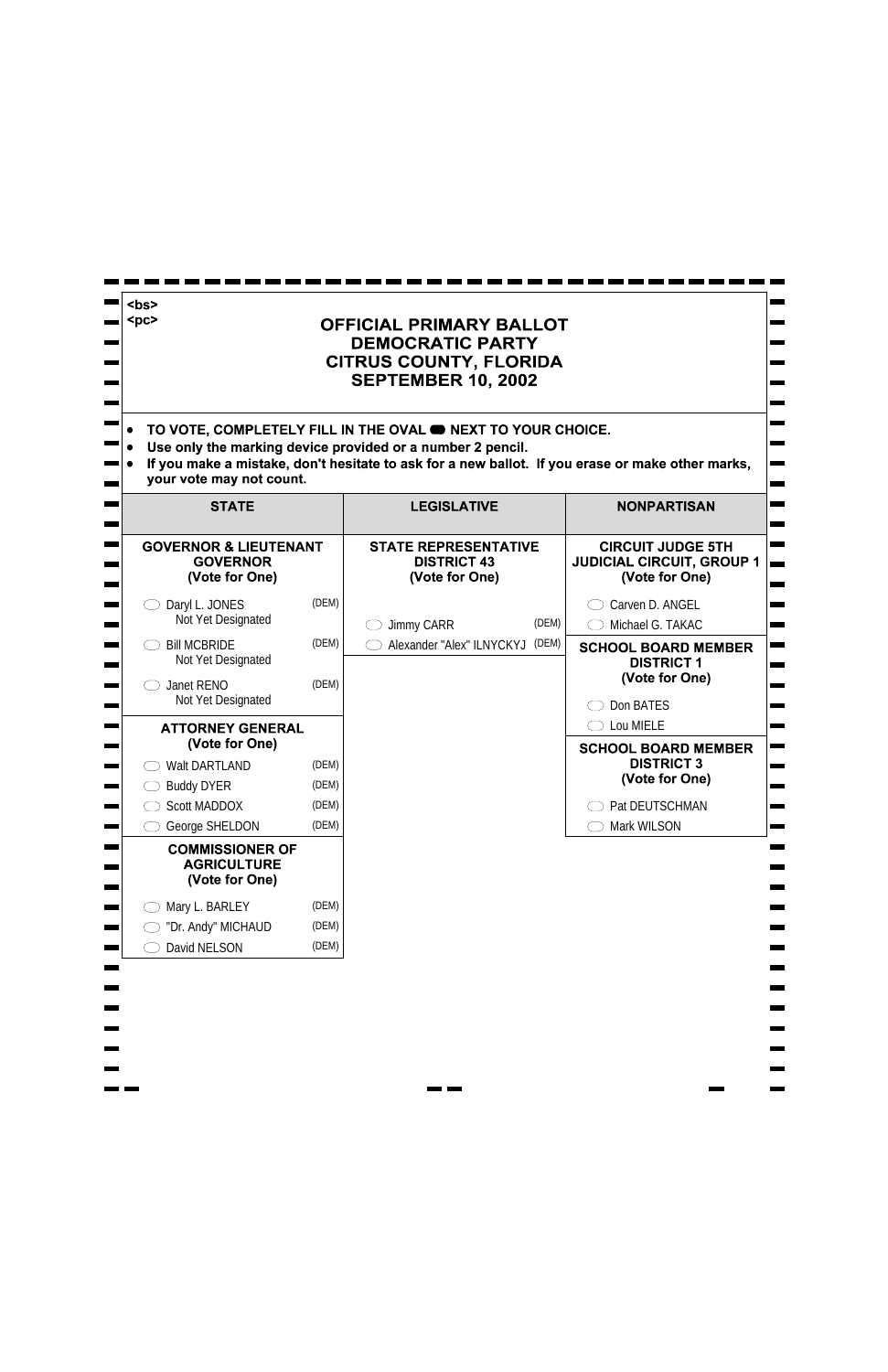| s><br>$<$ pc><br><b>OFFICIAL PRIMARY BALLOT</b><br><b>DEMOCRATIC PARTY</b><br><b>CITRUS COUNTY, FLORIDA</b><br><b>SEPTEMBER 10, 2002</b><br>TO VOTE, COMPLETELY FILL IN THE OVAL <b>ON NEXT TO YOUR CHOICE.</b><br>Use only the marking device provided or a number 2 pencil.<br>If you make a mistake, don't hesitate to ask for a new ballot. If you erase or make other marks,<br>your vote may not count. |                                  |                                                                     |       |                                                                                                    |
|---------------------------------------------------------------------------------------------------------------------------------------------------------------------------------------------------------------------------------------------------------------------------------------------------------------------------------------------------------------------------------------------------------------|----------------------------------|---------------------------------------------------------------------|-------|----------------------------------------------------------------------------------------------------|
| <b>STATE</b>                                                                                                                                                                                                                                                                                                                                                                                                  |                                  | <b>LEGISLATIVE</b>                                                  |       | <b>NONPARTISAN</b>                                                                                 |
| <b>GOVERNOR &amp; LIEUTENANT</b><br><b>GOVERNOR</b><br>(Vote for One)                                                                                                                                                                                                                                                                                                                                         |                                  | <b>STATE SENATOR</b><br><b>DISTRICT 11</b><br>(Vote for One)        |       | <b>CIRCUIT JUDGE 5TH</b><br><b>JUDICIAL CIRCUIT, GROUP 1</b><br>(Vote for One)                     |
| Daryl L. JONES                                                                                                                                                                                                                                                                                                                                                                                                | (DEM)                            | Lee CANNON                                                          | (DEM) | Carven D. ANGEL                                                                                    |
| Not Yet Designated                                                                                                                                                                                                                                                                                                                                                                                            |                                  | <b>Steve MATTINGLY</b>                                              | (DEM) | Michael G. TAKAC                                                                                   |
| <b>Bill MCBRIDE</b><br>Not Yet Designated<br>Janet RENO<br>Not Yet Designated                                                                                                                                                                                                                                                                                                                                 | (DEM)<br>(DEM)                   | <b>STATE REPRESENTATIVE</b><br><b>DISTRICT 43</b><br>(Vote for One) |       | <b>SCHOOL BOARD MEMBER</b><br><b>DISTRICT 1</b><br>(Vote for One)<br>Don BATES                     |
| <b>ATTORNEY GENERAL</b>                                                                                                                                                                                                                                                                                                                                                                                       |                                  | <b>Jimmy CARR</b>                                                   | (DEM) | Lou MIELE<br>$($ $)$                                                                               |
| (Vote for One)<br><b>Walt DARTLAND</b><br><b>Buddy DYER</b><br><b>Scott MADDOX</b><br>George SHELDON                                                                                                                                                                                                                                                                                                          | (DEM)<br>(DEM)<br>(DEM)<br>(DEM) | Alexander "Alex" ILNYCKYJ                                           | (DEM) | <b>SCHOOL BOARD MEMBER</b><br><b>DISTRICT 3</b><br>(Vote for One)<br>Pat DEUTSCHMAN<br>Mark WILSON |
| <b>COMMISSIONER OF</b><br><b>AGRICULTURE</b><br>(Vote for One)                                                                                                                                                                                                                                                                                                                                                |                                  |                                                                     |       |                                                                                                    |
| Mary L. BARLEY                                                                                                                                                                                                                                                                                                                                                                                                | (DEM)                            |                                                                     |       |                                                                                                    |
| "Dr. Andy" MICHAUD<br>David NELSON                                                                                                                                                                                                                                                                                                                                                                            | (DEM)                            |                                                                     |       |                                                                                                    |
|                                                                                                                                                                                                                                                                                                                                                                                                               | (DEM)                            |                                                                     |       |                                                                                                    |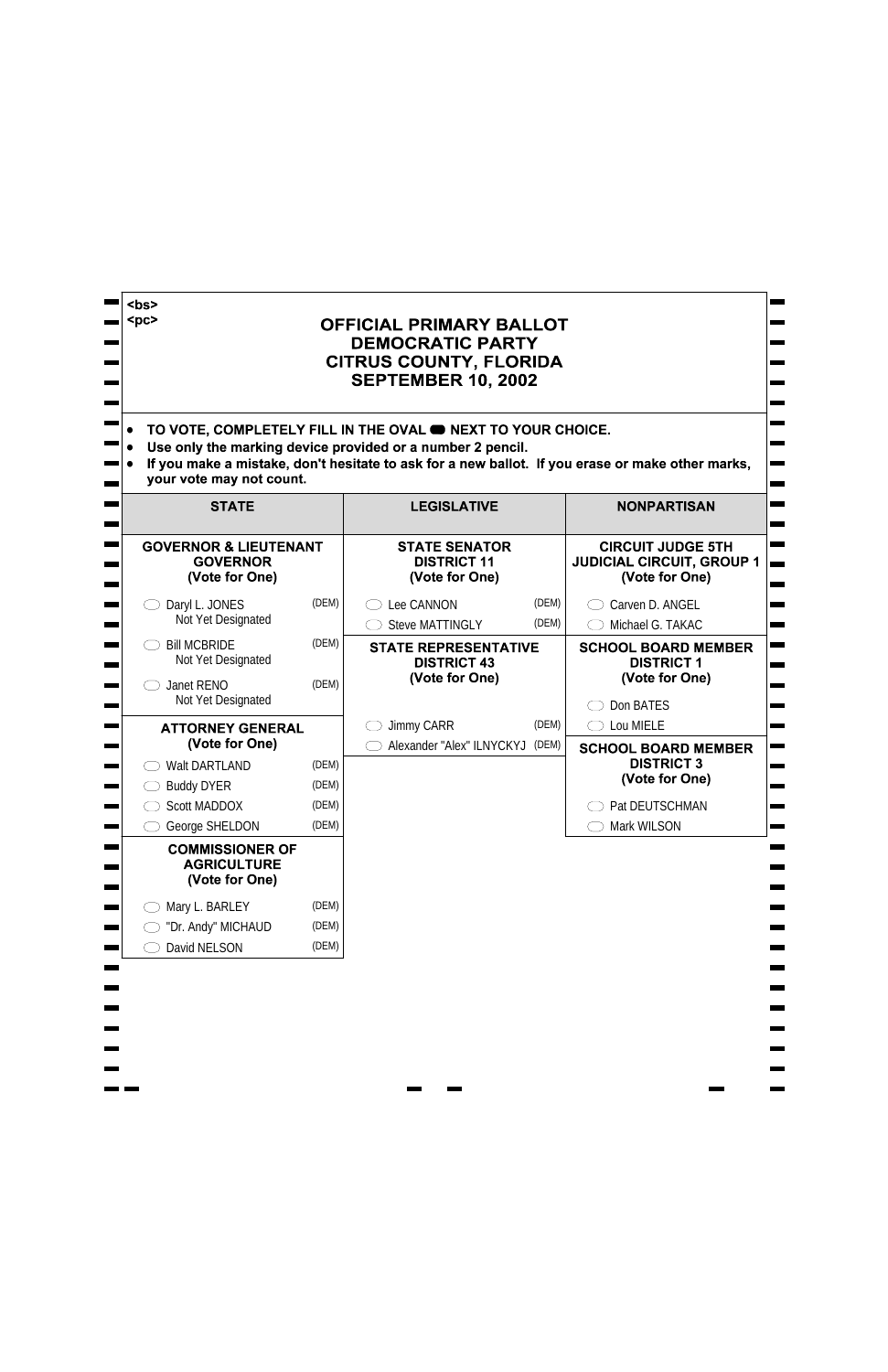| <bs><br/><math>&lt;</math>pc&gt;<br/>TO VOTE, COMPLETELY FILL IN THE OVAL <b>O NEXT TO YOUR CHOICE.</b><br/>Use only the marking device provided or a number 2 pencil.<br/>your vote may not count.</bs> |                         | <b>OFFICIAL PRIMARY BALLOT</b><br><b>REPUBLICAN PARTY</b><br><b>CITRUS COUNTY, FLORIDA</b><br><b>SEPTEMBER 10, 2002</b> | If you make a mistake, don't hesitate to ask for a new ballot. If you erase or make other marks, |                                          |
|----------------------------------------------------------------------------------------------------------------------------------------------------------------------------------------------------------|-------------------------|-------------------------------------------------------------------------------------------------------------------------|--------------------------------------------------------------------------------------------------|------------------------------------------|
| <b>CONGRESSIONAL</b>                                                                                                                                                                                     |                         |                                                                                                                         | <b>COUNTY</b>                                                                                    |                                          |
| <b>REPRESENTATIVE IN CONGRESS</b><br><b>DISTRICT 5</b><br>(Vote for One)<br>Virginia "Ginny" BROWN-WAITE (REP)                                                                                           |                         |                                                                                                                         | <b>BOARD OF COUNTY</b><br><b>COMMISSIONERS</b><br><b>DISTRICT 4</b><br>(Vote for One)            |                                          |
| Don GESSNER                                                                                                                                                                                              | (REP)                   |                                                                                                                         | <b>Jim FOWLER</b>                                                                                | $(REP)$ $\Box$                           |
| <b>STATE</b>                                                                                                                                                                                             |                         |                                                                                                                         | John T. THRUMSTON II<br>Joyce VALENTINO                                                          | $(REP)$ $\blacksquare$<br>$(REP)$ $\Box$ |
| <b>ATTORNEY GENERAL</b><br>(Vote for One)                                                                                                                                                                |                         |                                                                                                                         | <b>NONPARTISAN</b>                                                                               |                                          |
| Locke BURT<br><b>Charlie CRIST</b><br><b>Tom WARNER</b>                                                                                                                                                  | (REP)<br>(REP)<br>(REP) |                                                                                                                         | <b>CIRCUIT JUDGE 5TH</b><br><b>JUDICIAL CIRCUIT, GROUP 1</b><br>(Vote for One)                   |                                          |
| <b>LEGISLATIVE</b>                                                                                                                                                                                       |                         |                                                                                                                         | Carven D. ANGEL<br>Michael G. TAKAC                                                              |                                          |
| <b>STATE REPRESENTATIVE</b><br><b>DISTRICT 43</b><br>(Vote for One)                                                                                                                                      |                         |                                                                                                                         | <b>SCHOOL BOARD MEMBER</b><br><b>DISTRICT 1</b><br>(Vote for One)                                |                                          |
| Charles S. DEAN                                                                                                                                                                                          | (REP)                   |                                                                                                                         | Don BATES                                                                                        |                                          |
| Nancy A. DUNWOODIE                                                                                                                                                                                       | (REP)                   |                                                                                                                         | Lou MIELE                                                                                        |                                          |
| Michael "Joey" WHITE                                                                                                                                                                                     | (REP)                   |                                                                                                                         | <b>SCHOOL BOARD MEMBER</b><br><b>DISTRICT 3</b><br>(Vote for One)                                |                                          |
|                                                                                                                                                                                                          |                         |                                                                                                                         | Pat DEUTSCHMAN                                                                                   |                                          |
|                                                                                                                                                                                                          |                         |                                                                                                                         | <b>Mark WILSON</b>                                                                               |                                          |
|                                                                                                                                                                                                          |                         |                                                                                                                         |                                                                                                  |                                          |

 $\blacksquare$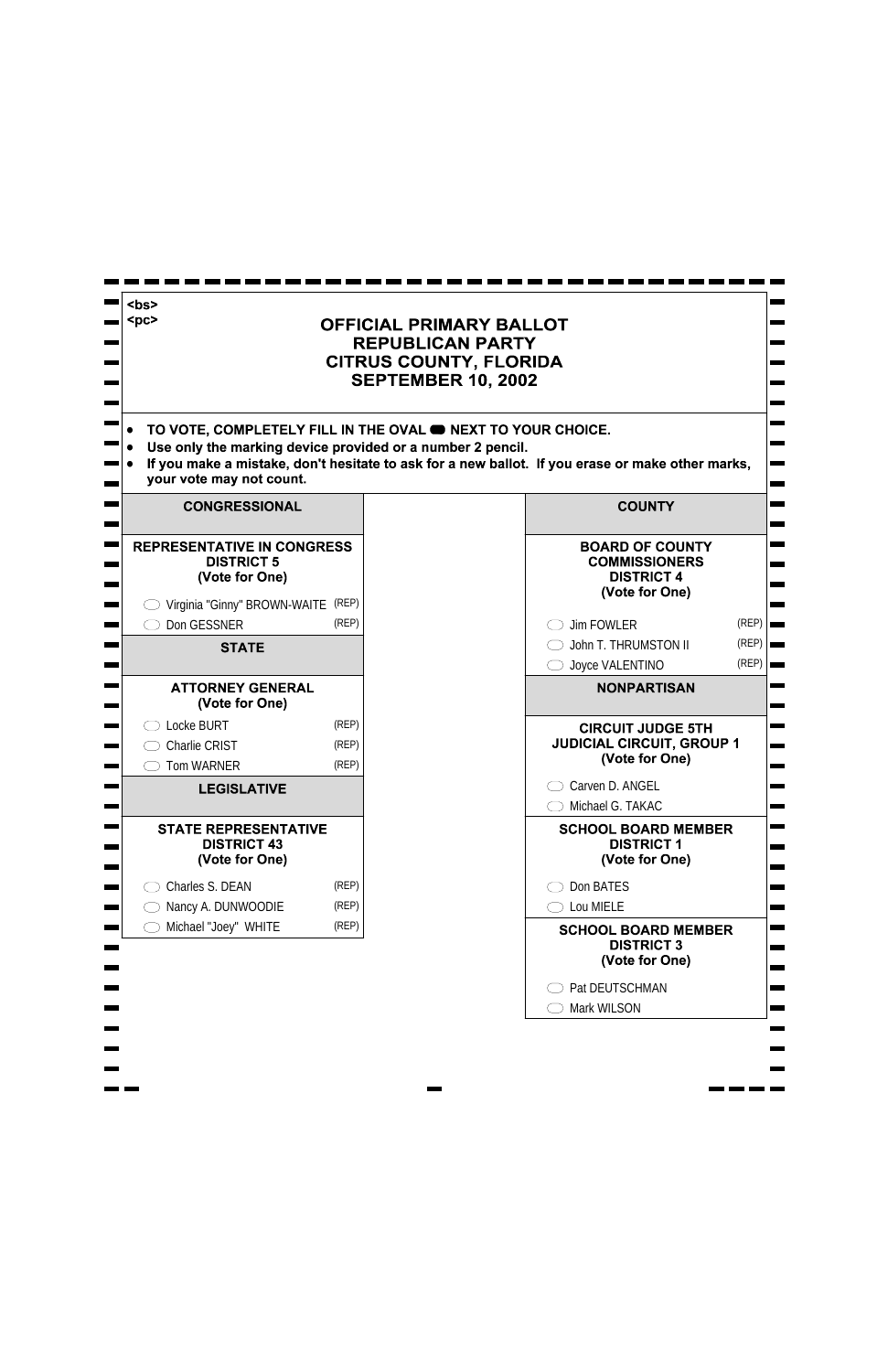| s><br>$<$ pc><br>Use only the marking device provided or a number 2 pencil.<br>your vote may not count. |                         | <b>OFFICIAL PRIMARY BALLOT</b><br><b>REPUBLICAN PARTY</b><br><b>CITRUS COUNTY, FLORIDA</b><br><b>SEPTEMBER 10, 2002</b><br>TO VOTE, COMPLETELY FILL IN THE OVAL <b>ON NEXT TO YOUR CHOICE.</b><br>If you make a mistake, don't hesitate to ask for a new ballot. If you erase or make other marks, |                |
|---------------------------------------------------------------------------------------------------------|-------------------------|----------------------------------------------------------------------------------------------------------------------------------------------------------------------------------------------------------------------------------------------------------------------------------------------------|----------------|
| <b>CONGRESSIONAL</b>                                                                                    |                         | <b>COUNTY</b>                                                                                                                                                                                                                                                                                      |                |
| <b>REPRESENTATIVE IN CONGRESS</b><br><b>DISTRICT 5</b><br>(Vote for One)                                |                         | <b>BOARD OF COUNTY</b><br><b>COMMISSIONERS</b><br><b>DISTRICT 4</b><br>(Vote for One)                                                                                                                                                                                                              |                |
| Virginia "Ginny" BROWN-WAITE (REP)<br>Don GESSNER                                                       | (REP)                   | <b>Jim FOWLER</b>                                                                                                                                                                                                                                                                                  | (REP)          |
| <b>STATE</b>                                                                                            |                         | John T. THRUMSTON II<br>Joyce VALENTINO                                                                                                                                                                                                                                                            | (REP)<br>(REP) |
| <b>ATTORNEY GENERAL</b><br>(Vote for One)                                                               |                         | <b>NONPARTISAN</b>                                                                                                                                                                                                                                                                                 |                |
| Locke BURT<br><b>Charlie CRIST</b><br><b>Tom WARNER</b>                                                 | (REP)<br>(REP)<br>(REP) | <b>CIRCUIT JUDGE 5TH</b><br><b>JUDICIAL CIRCUIT, GROUP 1</b><br>(Vote for One)                                                                                                                                                                                                                     |                |
| <b>LEGISLATIVE</b>                                                                                      |                         | Carven D. ANGEL<br>Michael G. TAKAC                                                                                                                                                                                                                                                                |                |
| <b>STATE SENATOR</b><br><b>DISTRICT 11</b><br>(Vote for One)                                            |                         | <b>SCHOOL BOARD MEMBER</b><br><b>DISTRICT 1</b><br>(Vote for One)                                                                                                                                                                                                                                  |                |
| Mike FASANO                                                                                             | (REP)                   | Don BATES                                                                                                                                                                                                                                                                                          |                |
| <b>Janet HENDERSON</b>                                                                                  | (REP)                   | Lou MIELE                                                                                                                                                                                                                                                                                          |                |
| <b>STATE REPRESENTATIVE</b><br><b>DISTRICT 43</b><br>(Vote for One)                                     |                         | <b>SCHOOL BOARD MEMBER</b><br><b>DISTRICT 3</b><br>(Vote for One)                                                                                                                                                                                                                                  |                |
| Charles S. DEAN                                                                                         | (REP)                   | Pat DEUTSCHMAN                                                                                                                                                                                                                                                                                     |                |
| Nancy A. DUNWOODIE                                                                                      | (REP)                   | Mark WILSON                                                                                                                                                                                                                                                                                        |                |
| Michael "Joey" WHITE                                                                                    | (REP)                   |                                                                                                                                                                                                                                                                                                    |                |